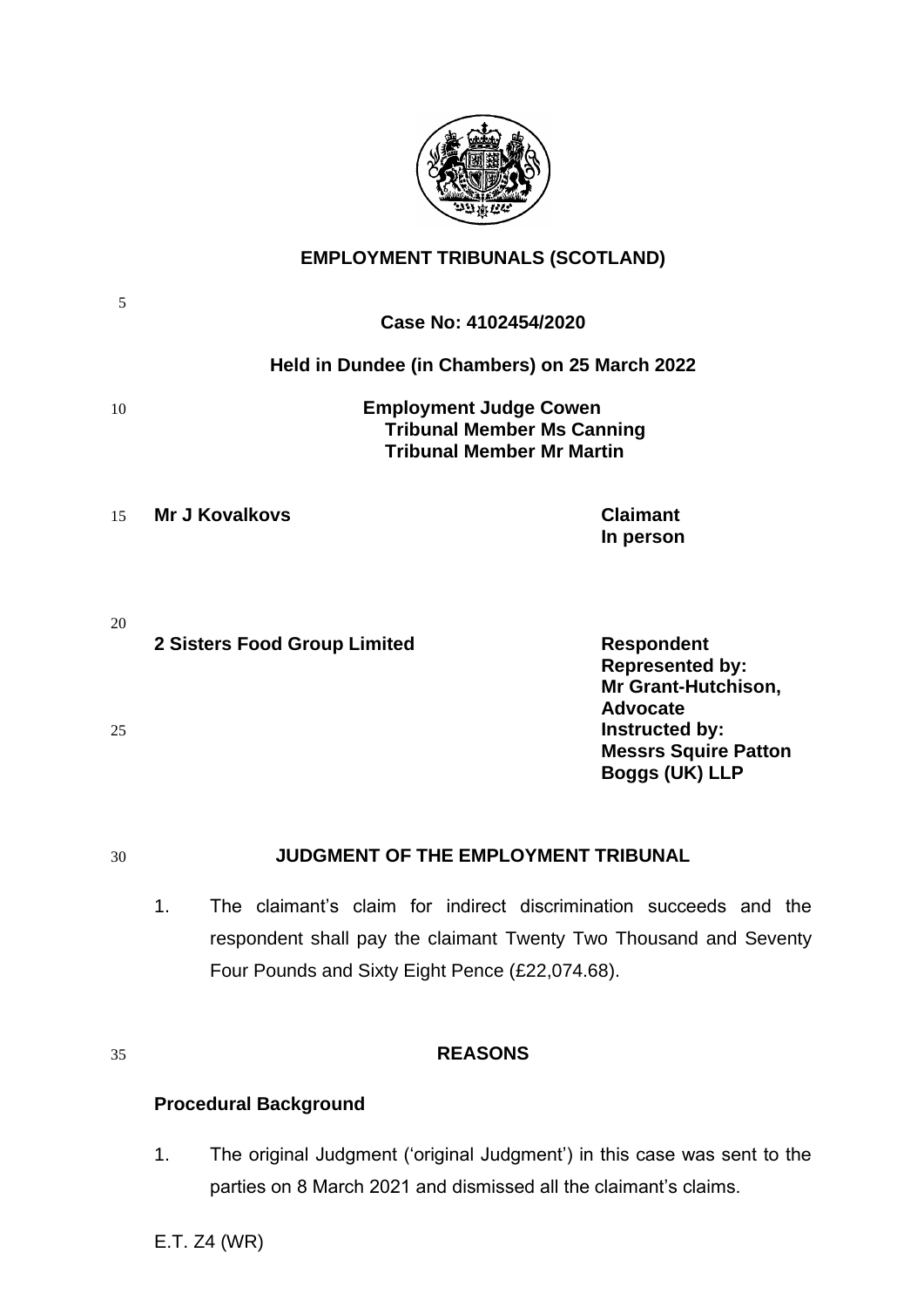4102454/2020 Page 2

- 2. The claimant appealed to the Employment Appeal Tribunal and by way of a Judgment handed down on 2 February 2022, Lord Fairley set aside the Judgment of 8 March 2021 to the extent that it dismissed the claim of indirect discrimination. He stated that "It is obvious from the facts found by 5 the Tribunal that the PCP which was applied to the Appellant in this case was simply the general prohibition on jewellery contained within the Foreign Body Control policy". He also stated that the "Tribunal erroneously inverted the onus of proof in relation to the issue of proportionality. In consequence it failed to make any determination as to whether or not the 10 Respondent had discharged the burden of proof placed on it by section 19(2)(d)". He ordered that the case be "remitted back to the same Tribunal to reconsider the issue of liability and (if appropriate) remedy in the indirect discrimination claim".
- 3. A Preliminary Hearing for case management in the Tribunal was held by 15 telephone on 17 February 2022, at which it was ordered by consent, that the parties would provide written submissions and any response by 21 March 2022 and that the Tribunal would meet in Chambers on 25 March 2022 to reconsider the indirect discrimination claim.

## **Submissions**

- 20 4. The claimant's submissions referred to the fact that he had established a PCP which met the relevant test and that the burden therefore passed to the respondent. He also submitted that when considering if the policy was a proportionate means, the Tribunal must take into account the evidence of the lanyards, identity passes and keys worn by other employees around 25 their necks. He also asserted that the respondent's witnesses had admitted that the risk assessment was not scored properly. He asserted that the respondent had failed to discharge the burden of proof.
- 5. The claimant referred to *Homer v Chief Constable of West Yorkshire Police* [2012] UKSC 15, outlining a three stage test to determine 30 proportionality;
	- a. First whether the objective is sufficiently important to justify limiting a fundamental right,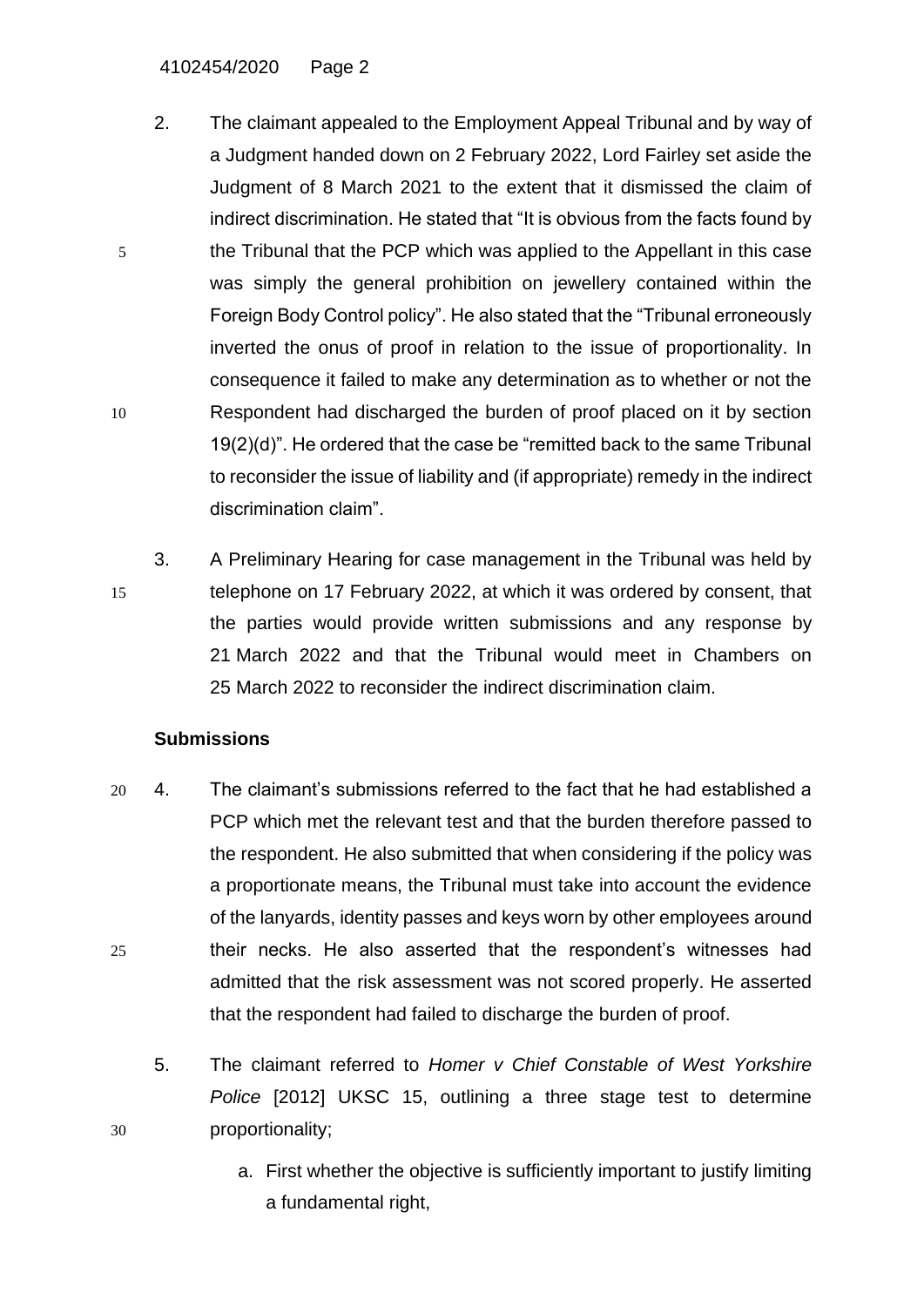- b. Second, whether the measure is rationally connected to the objective, and
- c. Third, whether the means chosen are no more than necessary to accomplish the objective.
- 5 6. The claimant also referred to *Hardy & Hanson plc v Lax* [2005] EWCA Civ 846, where it was said that the Tribunal has to weigh the real needs of the undertaking, against the discriminatory effects of the requirement.
- 7. The respondent's submissions centered on the fact that the EAT only overturned the original Judgment to the extent that the Tribunal had 10 erroneously inverted the burden of proof on proportionality under s.19(2)(d) Equality Act 2010.

## **Factual Background**

- 8. The factual findings of the original Judgment remain intact and are set out at paragraphs 11 to 26 of the original Judgment, but are re-stated here for 15 ease of reference:-
- *11. "The Claimant was employed by the Respondent from 12 November 2019 as a press operative, but was quickly promoted to the role of quality inspector, in their chicken processing factory. The Claimant is a Christian who follows the Russian Orthodox*  20 *Church. His belief is that a crucifix necklace should be worn close to the chest to signify his commitment to his belief. He therefore wore a necklace every day. It had been sanctified during a baptism ceremony for his godchild and had been a gift from his mother.*
- *12. The Claimant underwent an induction training course at the start*  25 *of his employment with the Respondent. This included training on the Foreign Body Control policy, which was part of the Respondent's food safety processes. This outlined that "jewellery must not be worn in the production areas on site, with the exception of a single plan band ring". A further exception was*  30 *made for religious jewellery, subject to a risk assessment.*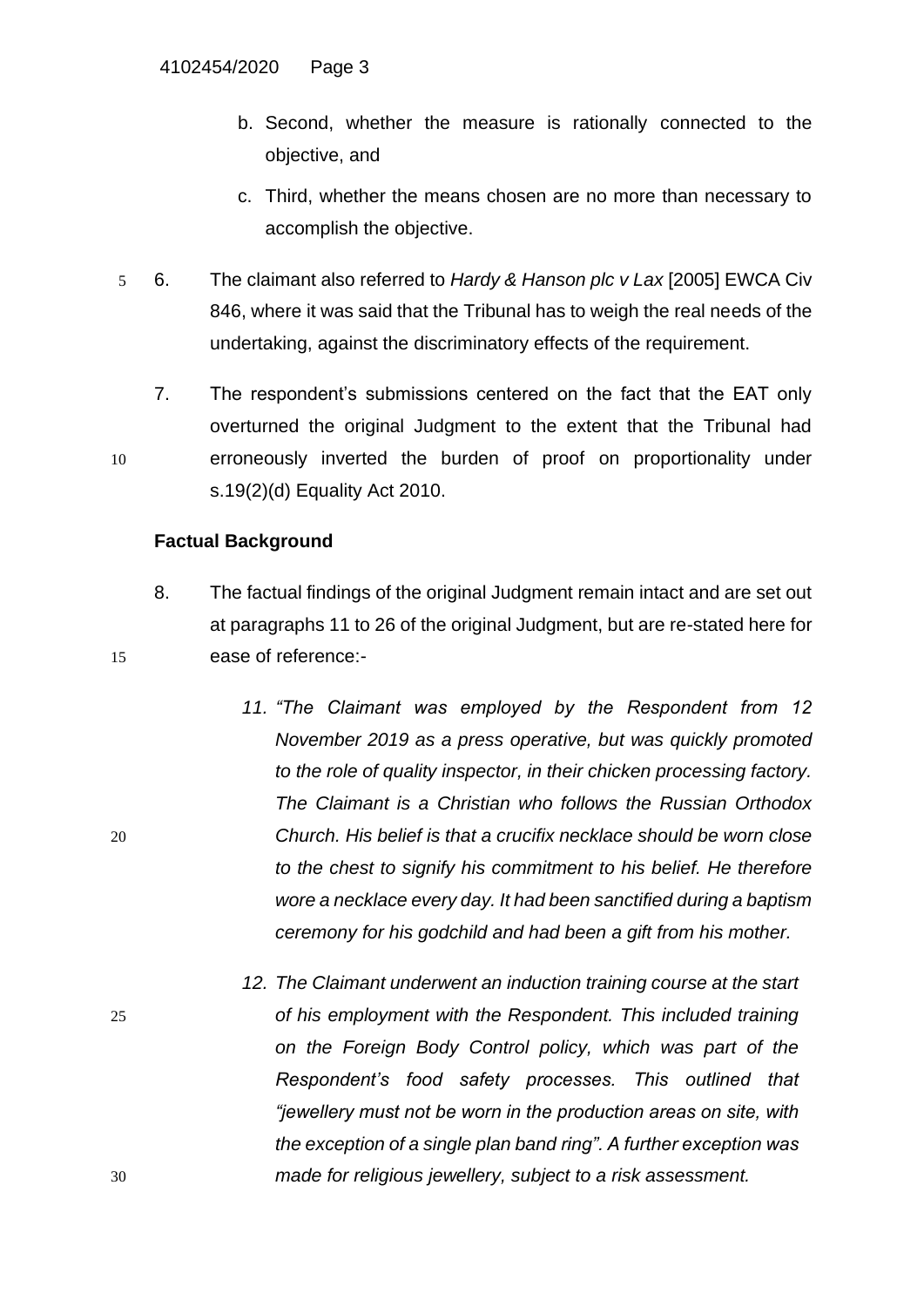- *13. The Risk Assessment Religious Jewellery was drafted on 13 November 2018 by Ms Fergusson and outlines five possible hazards associated with the wearing of religious jewellery. These were;*
- 5 *i. Foreign body contamination from damaged items of jewellery:*

*For which the control measures included "jewellery with small parts such as watch strap links, earring clasps or necklace links must not be worn",*

- 10 *ii. Toxic reaction to metal: For which the control measures included "Metal such as mercury, cadmium, lead, chromium and zinc must not be worn"*
- *iii. Allergic reactions and infections:* 15 *For which the control measures included "Infected piercings should be removed and treated".*
- *iv. Bodily fluid spillage as a result of injury: For which the control measures included "Exposed piercings must be removed, non-exposed piercings must*  20 *not be exposed in food production areas".*
	- *v. Injury due to entanglement, entrapment or tearing: For which the control measures included "Jewellery work around the neck must not be worn. Jewellery with small links of chains must not be worn".*
- 25 *14. The Claimant worked in a food production area of the site, which required the use of personal protective equipment ('PPE'), namely a white coat, which he wore over his own clothes. The Tribunal was not shown the necklace, nor were any photos of it placed in the bundle of productions. It was described as having*  30 *small links and being made of silver.* 
	- *15. The Claimant was promoted and began work as a Quality Inspector on 23 December 2019. That day, his line manager Ms McColl noticed that the Claimant was wearing a necklace.*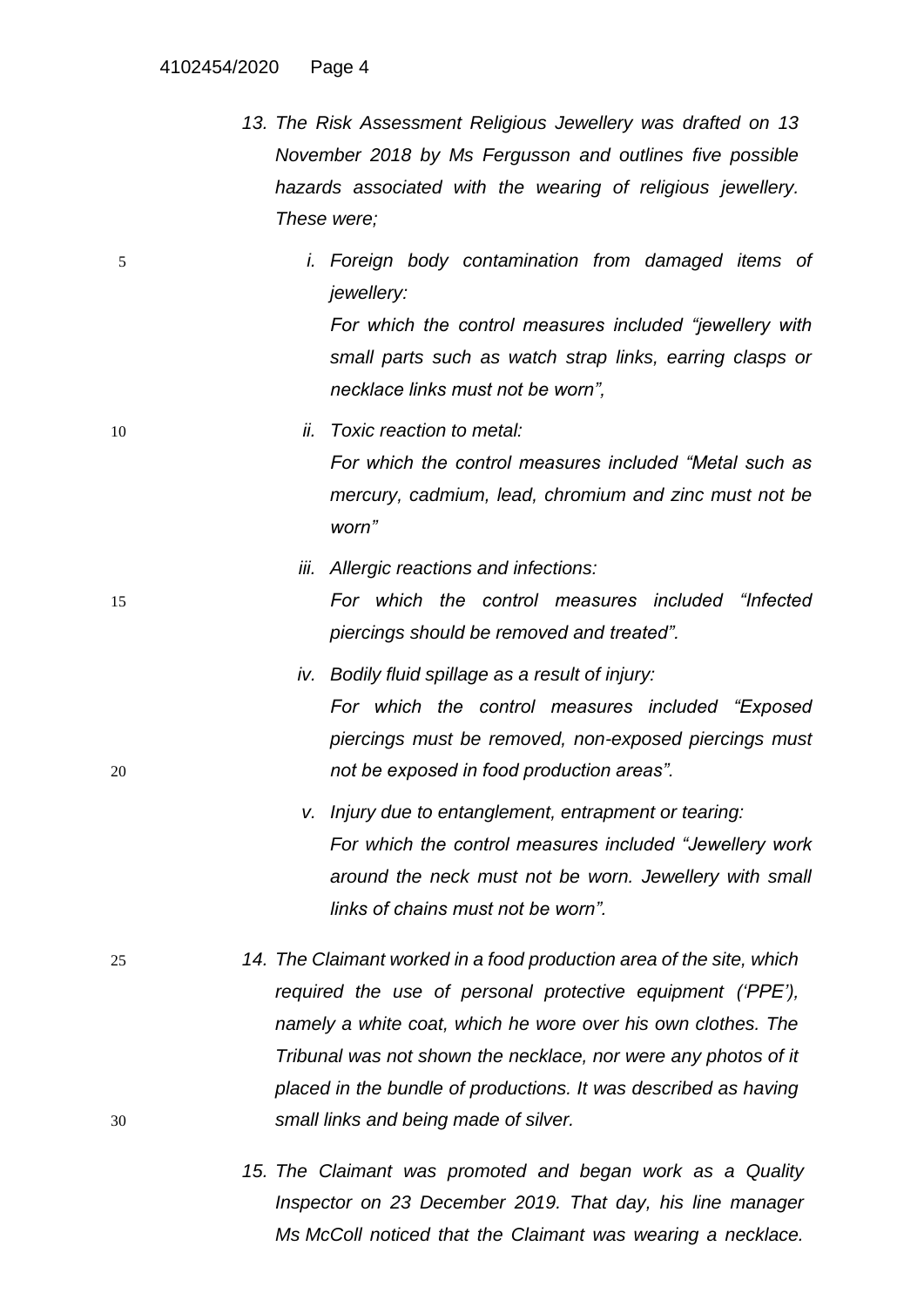*She told him to take it off as she knew that it was contrary to the Respondent's Foreign Body Control policy. The Claimant did not argue with Ms McColl but took it off. Ms McColl believed that this had dealt with the issue and that the Claimant understood he*  5 *should not wear it again. She did not therefore offer to carry out a risk assessment in relation to the necklace. However, this was not the Claimant's understanding as he believed that the necklace should be allowed on the basis that it was religious jewellery. The necklace was visible under the Claimant's clothing*  10 *and personal protective equipment to the extent that his line manager saw it. The Claimant did not request a risk assessment but believed that Ms McColl did not carry one out as she knew that his necklace was part of his Christian faith.*

- *16. Around this time the Claimant started to complain that he was*  15 *being bullied by other staff and brought this to the attention of Ms McColl and also Ms Fergusson.*
- *17. At a meeting with Ms Fergusson on 30 January about the bullying allegation, Ms Fergusson noticed that the Claimant was wearing a necklace. She asked him to take it off. The Claimant*  20 *responded that that his necklace was a piece of religious jewellery and he did not want to remove it. Ms Fergusson asked the Claimant if a risk assessment had been carried out and he told her that Ms McColl was aware of the necklace but no risk assessment had been done. Ms Fergusson responded that she*  25 *would contact Ms McColl and when the Claimant returned from holiday a risk assessment would be carried out.*

#### *Risk assessment*

*18. The risk assessment was carried out by Ms McColl on 10 February 2020 when she met with the Claimant. Ms McColl was*  30 *embarrassed that the matter had been raised with her by her line manager and believed this was as a result of something said by the Claimant. She was not pleased with the Claimant on that basis.*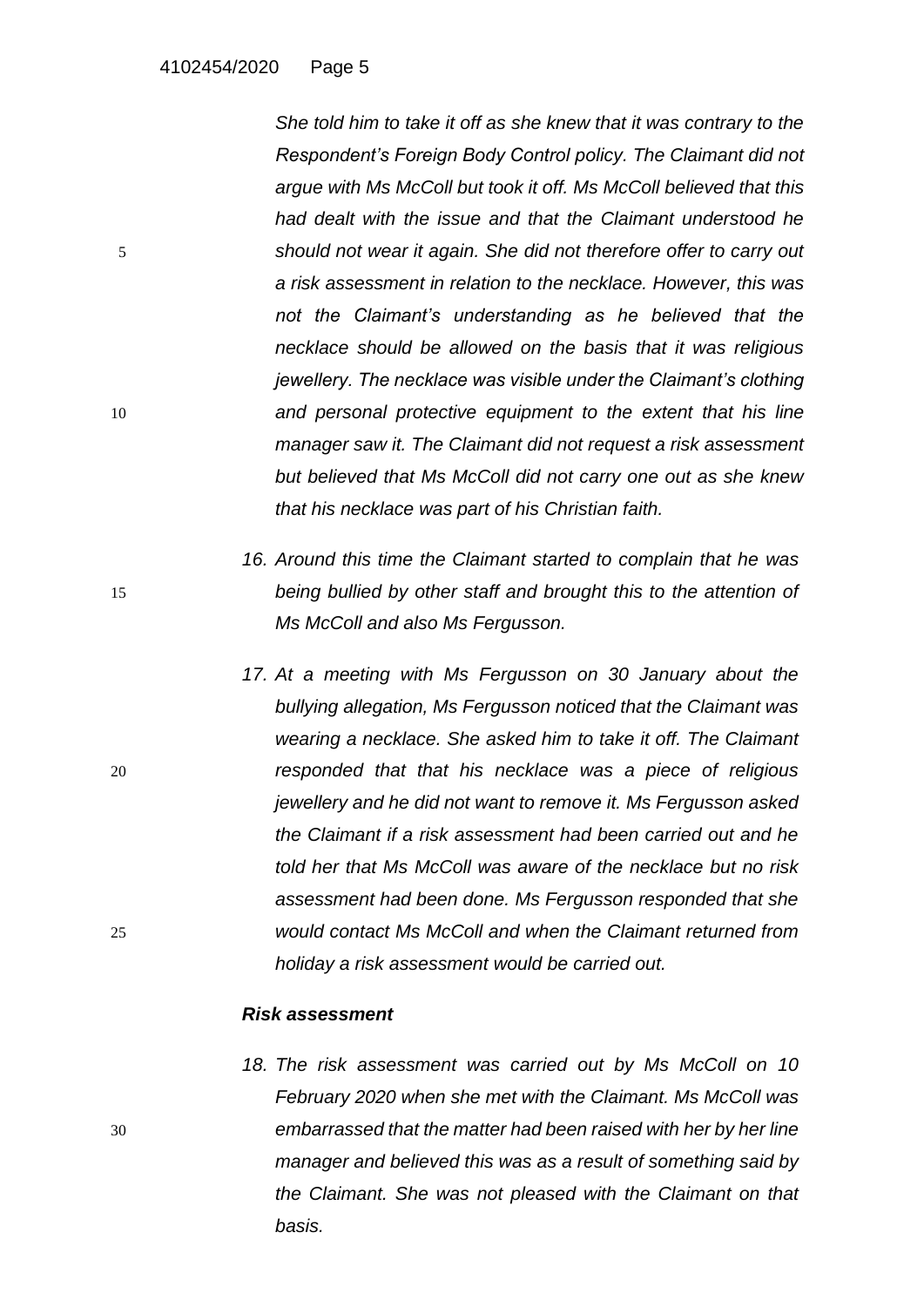- *19. Ms McColl filled in the risk assessment form. A copy of this assessment was not available to the Tribunal, although a generic form was placed in the bundle. Ms McColl concluded that because the chain was made of links there was a risk of*  5 *contamination. She also took into account the potential for entanglement, entrapment or tearing. The other issues on the risk assessment form were not relevant in her opinion. She did not discuss the chain in any detail with the Claimant nor inspect whether the chain was in good condition. There was no*  10 *conversation with the Claimant as to whether any steps could be taken to mitigate the risk, such as ensuring that it was tucked into his clothing at all times, or that his PPE could be fastened up to ensure it was not exposed. Ms McColl did not consider the list in any real detail. Ms McColl admitted to the Claimant that this was*  15 *the first time she had applied this risk assessment and said that she wanted to take advice. The Claimant then returned to his workplace. Later that morning the Claimant was asked to return to speak to Ms McColl.*
- *20. When they met, Ms McColl informed the Claimant that she had*  20 *concluded that the necklace must be removed due to the fact that the chain contained links, which she believed to be a bar to jewellery being worn due to the first hazard listed on the risk assessment. Further, that as a result of having links, it may cause the necklace to become tangled or trapped, with reference to the*  25 *fifth hazard. The Claimant refused to take the necklace off. Ms McColl told the Claimant to go to the HR office. When he arrived at the office he was told by Ms Watt, a member of the HR team, that as he was refusing to obey a management instruction, his probationary period and thus his employment would be ended*  30 *immediately. He was told to leave and after returning his security pass and locker key, he did so.*
	- *21. On 12 February the Claimant wrote to the Respondent to raise a grievance about the bullying he had experienced, he also complained about his treatment in being told to remove the*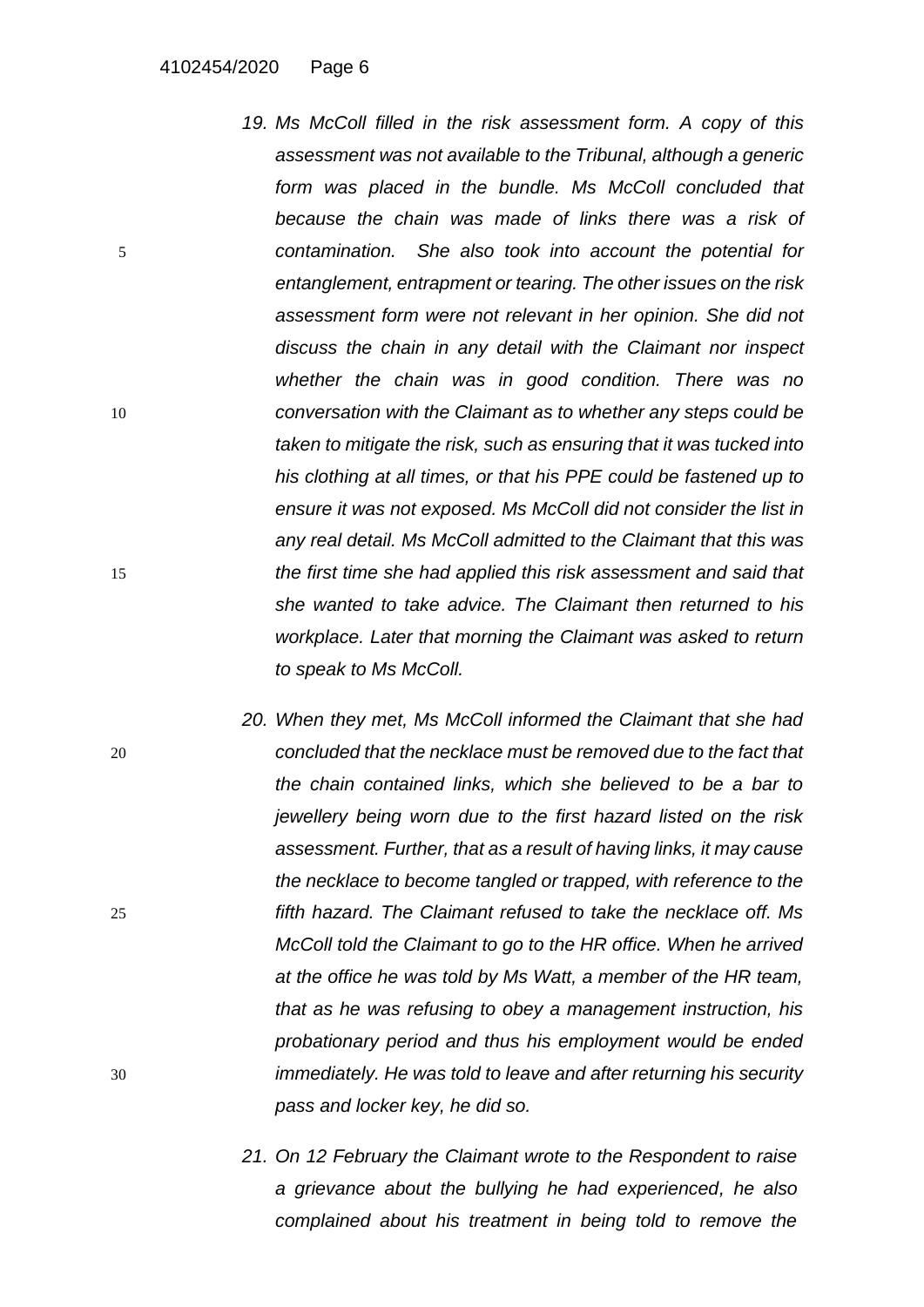*necklace. He did not refer specifically to the termination of his employment.*

- *22. The Respondent wrote to the Claimant on 14 February 2020 confirming that he had been dismissed for failure to follow a*  5 *management request.*
- *23. The Claimant appealed his dismissal in a letter to the Respondent dated 21 February 2020. He did so on the basis that the instruction to remove his necklace was unlawful and that the risk assessment was not carried out properly and hence it was*  10 *inappropriate for him not to be allowed to wear it.*

#### *Appeal*

- *24. As a result of this the Claimant was asked to attend an appeal hearing on 4 March 2020 with Mr Pillay, Continuous Improvement Manager.*
- 15 *25. At the hearing Mr Pillay pointed out to the Claimant that he ought to have declared his necklace to the company at the beginning of his employment, in order that the risk assessment could be done at that point. The Claimant pointed out that he had made a mistake in not doing so, but that Ms McColl was also mistaken*  20 *on 23 December when she did not carry out a risk assessment. When the Claimant asserted that others carried keys around their necks which held the same risk of falling onto the production belt, Mr Pillay responded by saying that they would be picked up by the metal detector, but that a silver necklace*  25 *would not.*
- 26. *Mr Pillay wrote to the Claimant, upholding his dismissal on 5 March 2020. The letter focused entirely on the fact that the Claimant had not declared the necklace during the induction course. It did not attempt to justify the decision making of*  30 *Ms McColl's risk assessment, but relied on the outcome as a medium risk. It did not consider any attempt to mitigate the risk*."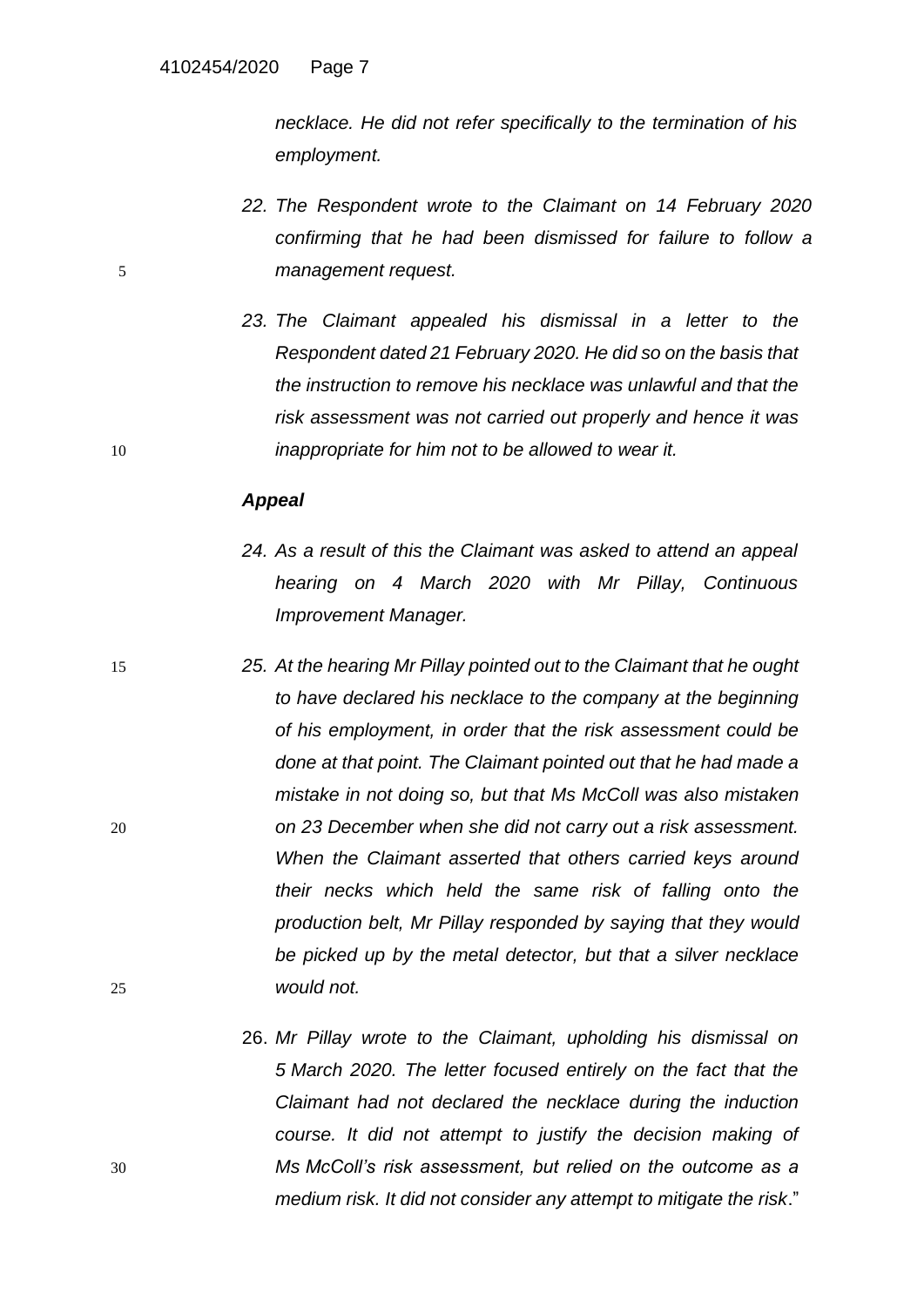# **The Law**

- 9. The law which the Tribunal considered in consequence of the EAT was that of justification and in particular proportionality. The law in relation to disadvantage was set out appropriately in our previous judgment.
- 5 10. The Tribunal must consider proportionality in two separate ways firstly as to whether the PCP is "necessary" as per the EU Directive. This has been qualified in domestic cases to be "reasonably necessary"; *Rainey v Greater Glasgow Health Board* [\[1987\] IRLR 26,](https://www.lexisnexis.com/uk/legal/search/enhRunRemoteLink.do?linkInfo=F%23GB%23IRLR%23sel1%251987%25year%251987%25page%2526%25&A=0.6764513049824513&backKey=20_T539743661&service=citation&ersKey=23_T539743660&langcountry=GB) HL. It is therefore possible that although other measures would be less discriminatory, the measure 10 taken by the employer may be justified.
	- 11. The law on proportionality was set out by Elias J in the EAT in *MacCulloch v ICI* [2008] IRLR 846 and approved by the Court of Appeal in *Lockwood v DWP* [2013] IRLR 941, where it gave four legal principles;
		- a. The burden of proof is on the respondent to establish justification,
- 15 b. The measures must be reasonably necessary to achieve the objective
	- c. An objective balance must be struck between the discriminatory effect of the measure and the needs of the undertaking.
- d. The Tribunal must decide whether the need of the undertaking 20 outweighs the discriminatory effect of the measure.
- 12. The second aspect of proportionality to be considered is the relative advantage and disadvantage to the parties: *Hardy & Hansons plc v Lax* [2005] IRLR 726 sets out that it is for the Tribunal to weigh the reasonable needs of the employer against the discriminatory effect of the employer's 25 measure and to make its own assessment of whether the former outweigh the latter. The court emphasised that there is no room to introduce the 'range of reasonable responses' test which is available to an employer in cases of unfair dismissal.
- 13. If the Tribunal concludes that the means used by the employer to achieve 30 a legitimate aim is disproportionate, the justification will not be established.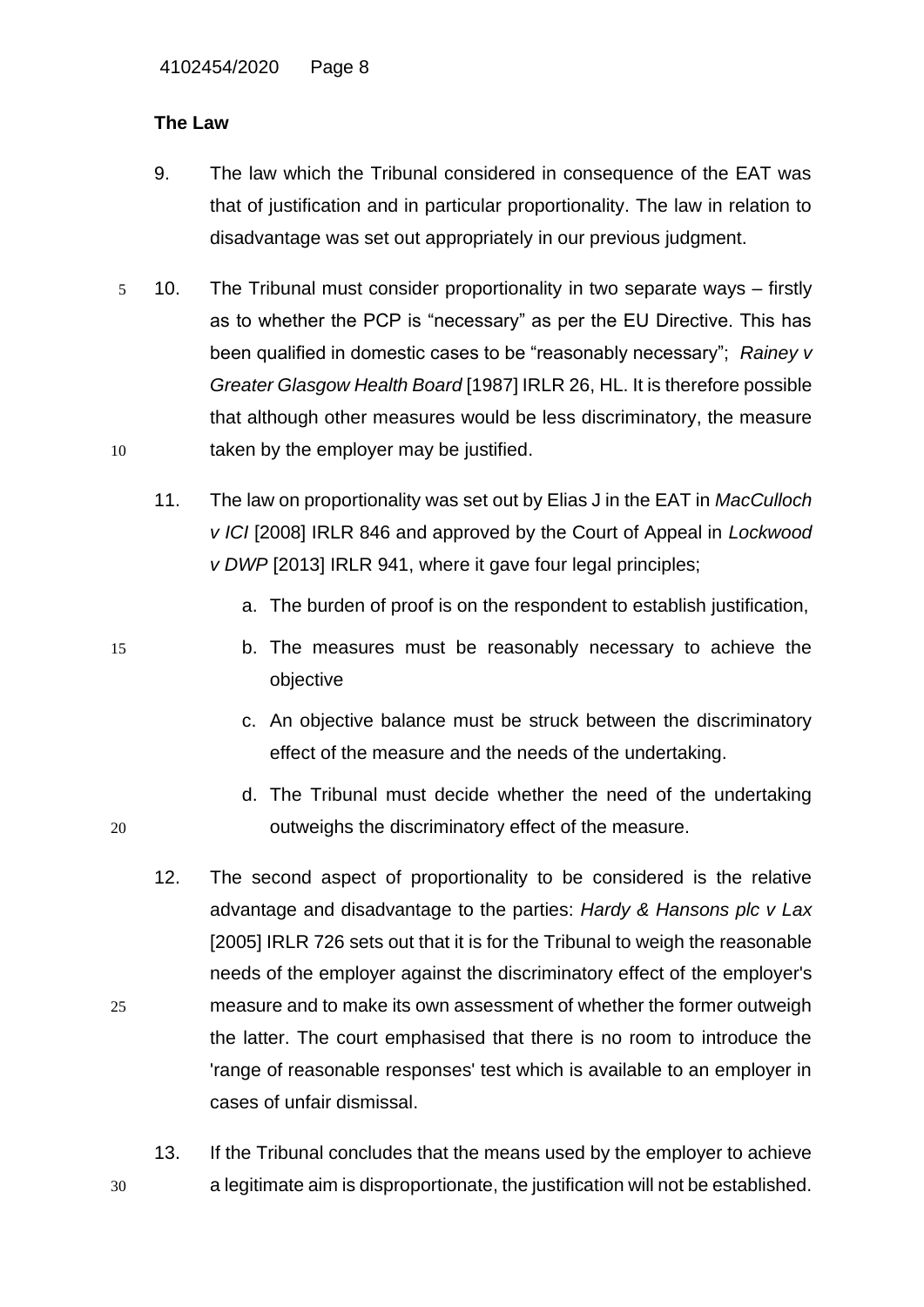4102454/2020 Page 9

#### **Issue for reconsideration**

- 14. The judgment of the EAT set out that the PCP which ought to have been considered was the "general prohibition on jewellery contained in the Foreign Body Control policy".
- 5 15. The Tribunal considered their original Judgment and paragraph 49 in particular. The Tribunal remained satisfied that the application of the Foreign Body Control policy placed the claimant at a disadvantage, as he would not be allowed to wear his necklace. The Tribunal were satisfied (as stated by EAT at paragraph 26) that all elements of s.19 Equality Act 2010 10 which the claimant was required to prove had been established.
	- 16. The Tribunal then considered whether the respondent could show that the Foreign Body Control policy was a proportionate means of achieving a legitimate aim. The burden being on the respondent to establish justification.
- 15 17. The Tribunal were satisfied that paragraphs 52 and 53 of the original judgment considered appropriately the legitimate aim of the respondent and stand by their decision on this point;
- "*52. The Respondent asserted that the legitimate aim was one of health and safety, both in relation to the risk of contamination to*  20 *the food product and also the health of the employee, to avoid becoming tangled in machinery. Hence the policy to prohibit jewellery which may contaminate the food, or become tangled.*
- *53. The Tribunal accepts that the health and safety of both consumers and staff is a legitimate aim. It seeks to uphold both*  25 *statute and regulation of the food production industry as well as the duty of care to employees.*"
- 18. The Tribunal considered the three principles laid out in *Homer.* They first considered whether the objective is sufficiently important to justify limiting a fundamental right; The Tribunal considered that the respondent had 30 asserted that this was a health and safety matter, not only for the staff, but also for the customers of the products. The consequence of injury to either staff or a customer was very serious and therefore the Tribunal were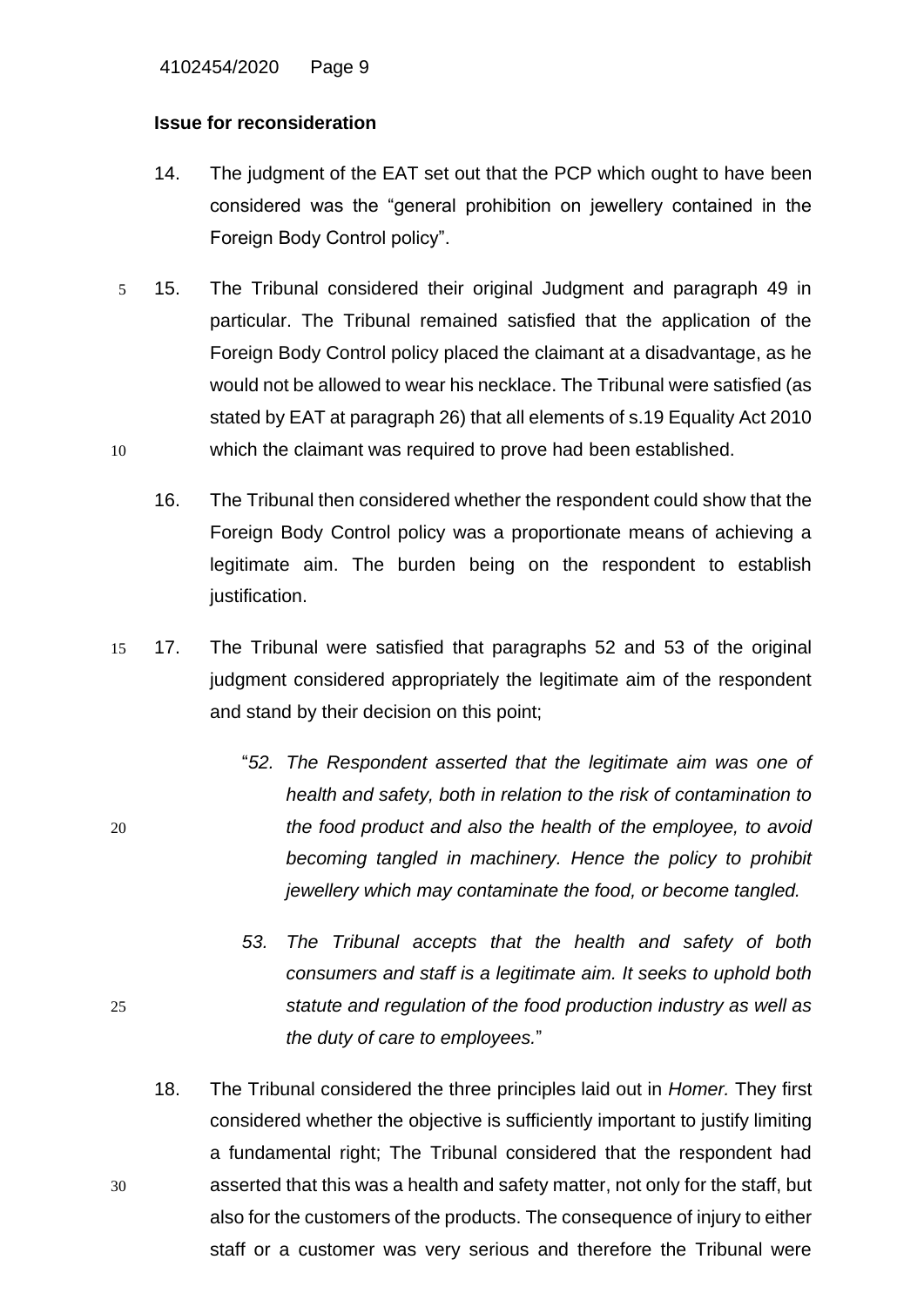satisfied that this was an important and worthwhile objective, which could justify limiting a fundamental right.

- 19. The Tribunal went on to consider whether the measure is rationally connected to the objective. The measure is the policy which contains the 5 prohibition. The prohibition of jewellery in the policy is clearly connected to the objective in that it removes all risk of entrapment or contamination.
- 20. Thirdly, the Tribunal considered whether the means chosen were no more than necessary to accomplish the objective. In considering whether it was a proportionate means, the Tribunal took into account a number of factors. 10 The respondent sought to rely on the risk assessment as evidence of the proportionality of its policy. When applied, the risk assessment may, objectively consider whether the risk is so high that it is not acceptable and whether it can be abated by any reasonable steps.
- 21. The Tribunal were satisfied that a fully considered and properly applied 15 risk assessment therefore may be evidence of proportionality. However, when they considered the evidence of the risk assessment in this case, the Tribunal were not satisfied that what had occurred, in fact took into account all the relevant information. This meant that the risk assessment was not properly applied and did not amount to evidence of proportionality. 20 To be appropriate, the assessment would have to be completed in an appropriate manner. The evidence heard by the Tribunal in relation to the
- risk assessment indicated that Ms McColl had never carried out such an assessment before. She did not complete all the sections of it. She admitted that she had not inspected the chain, nor considered whether it 25 could be covered in some way, or whether there was any alternative means of wearing it which would reduce the risk. The claimant's evidence on this point, which we accepted, was that he was not consulted and that the risk assessment was cursory.
- 22. The evidence of Mr Pillay focused on the timing of the claimant's 30 notification of his necklace. He centered on the fact that the claimant had failed to reveal the necklace at his induction. He failed to focus on the content of the claimant's appeal. The Tribunal did not consider that this was justification for an inappropriate risk assessment at a later time.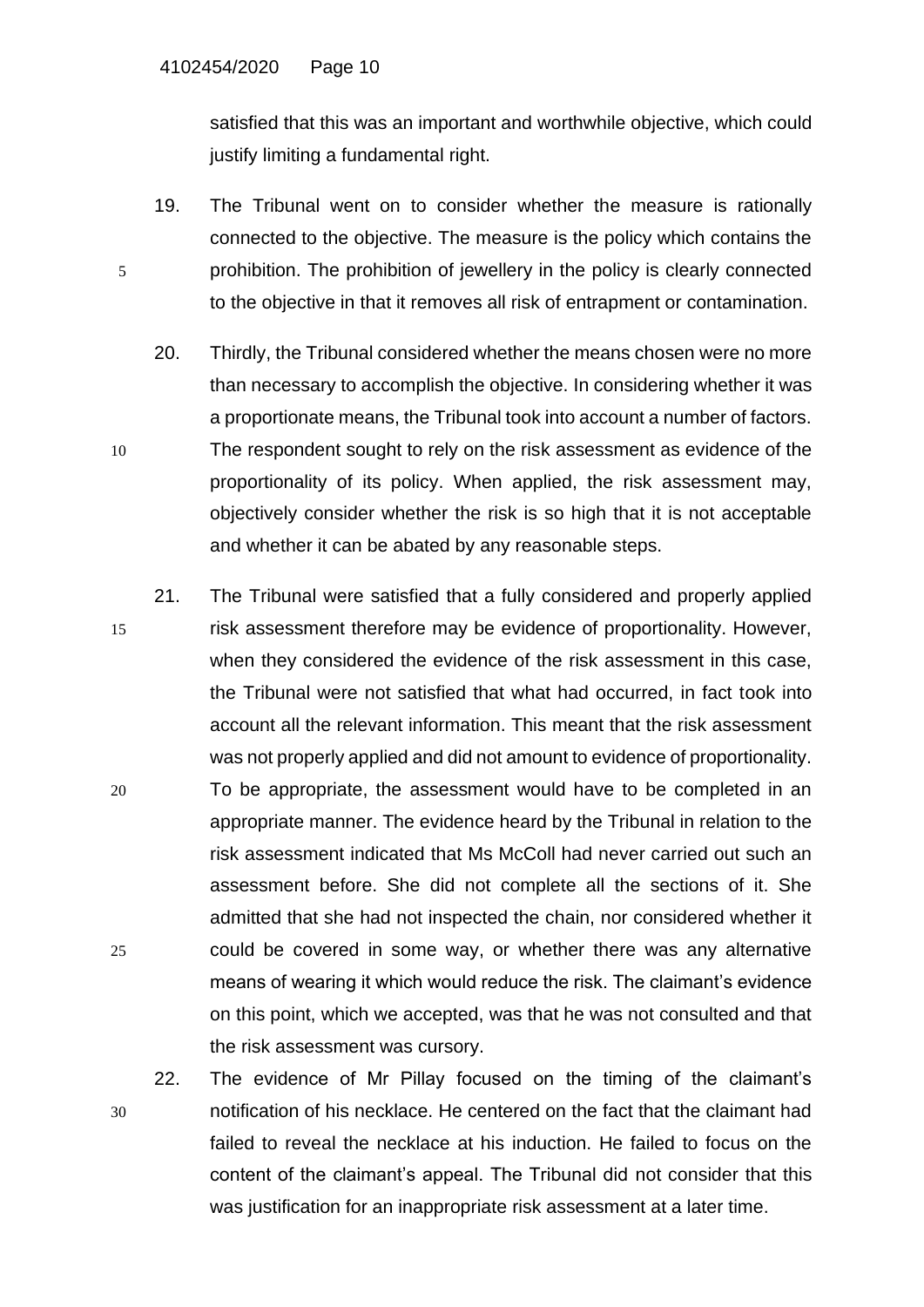- 23. The tribunal also considered the comparison of the treatment of the claimant to the treatment of staff wearing lanyards at work. The Tribunal took into account the evidence of Mr Pillay, that lanyards are designed to be brightly coloured and highly visible and that the clasp is made to break 5 if pulled abruptly. The Tribunal also noted that he said that the metal content would be picked up by the metal detectors on the line. The Tribunal noted that we were not shown examples of these lanyards specifically, but were satisfied that his evidence did distinguish the lanyards from a necklace.
- 10 24. The Tribunal must decide whether the need of the undertaking outweighs the discriminatory effect of the measure. On balance the Tribunal considered that the respondent had failed to produce evidence which indicated that the health and safety of staff and customers had outweighed the discriminatory effect on the claimant of being prohibited from wearing 15 his necklace. This was because the risk assessment had not been appropriately fulfilled. It could not therefore accomplish the objective of health and safety and consequently the policy could not be considered to be proportionate or necessary.
- 25. The Tribunal concluded that the Foreign Body Control policy and its 20 application to the claimant were indirectly discriminatory.

## **Compensation**

26. The Tribunal went on to consider the compensation due to the claimant. Firstly, in relation to loss of earnings; the Tribunal took account of the claimant's evidence which highlighted that he considered that he had been 25 the subject of bullying at work and had complained about it. Further, that he was in his probationary period at the time. We also considered the evidence that the claimant was seen to be a good worker and that he had been promoted shortly after starting work with the respondent. There were no issues over his performance or capability that were drawn to our 30 attention. The claimant's evidence was that he wished to continue to work for the respondent and potentially work his way into other roles within the company. We accept that this was his aspiration at the time.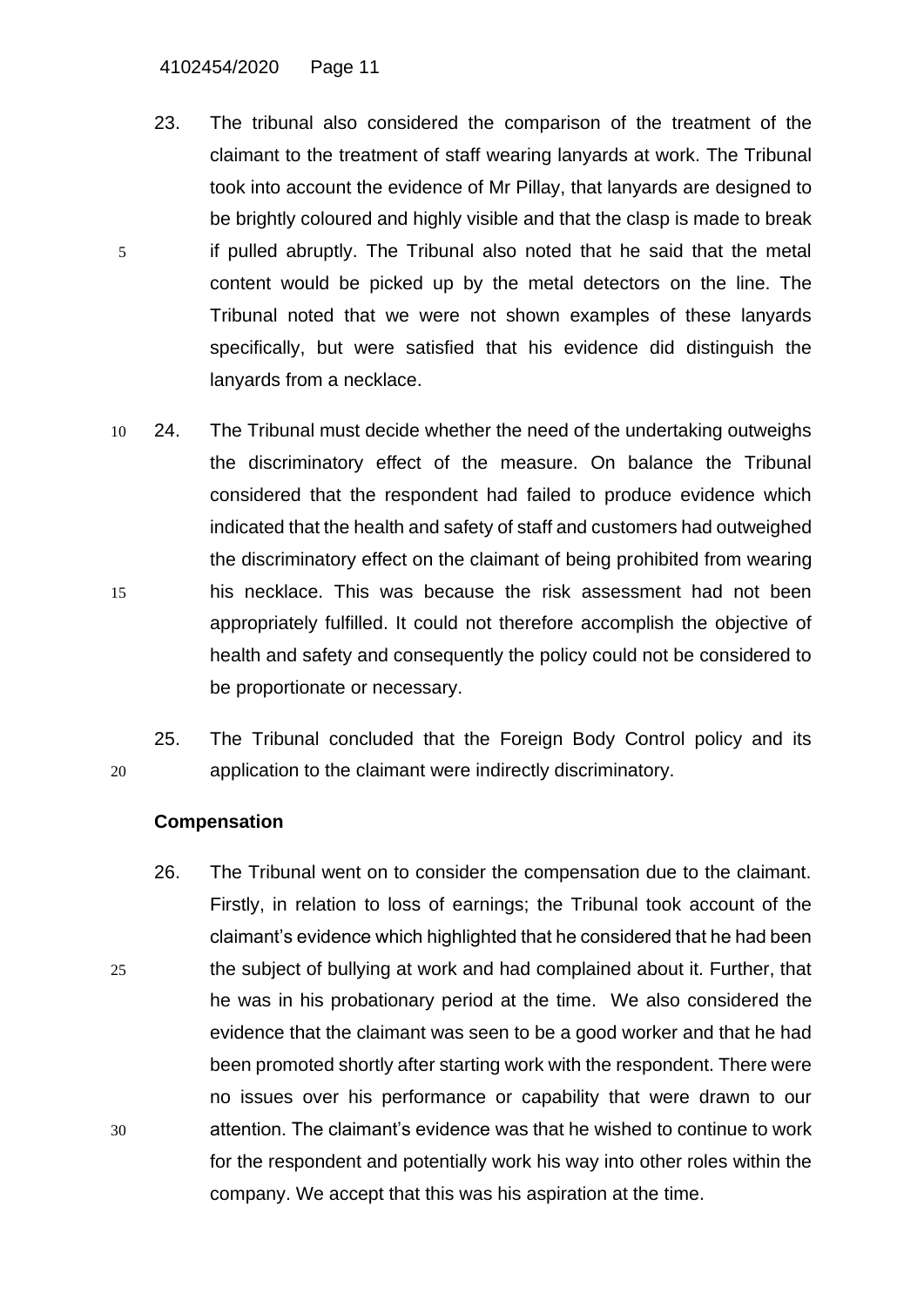- 27. The Tribunal concluded, based on the evidence, that if this discrimination had not taken place, the claimant would have continued to work for the respondent. The Tribunal considered that if the claimant had continued to work for the respondent, the issue of the bullying would have been 5 resolved by the respondent, as a reasonable employer would.
	- 28. On that basis, the Tribunal were aware that the respondent had remained open and working during the pandemic and therefore the claimant would have had work on full pay available to him throughout. There is no evidence that the claimant would have been placed on furlough.
- 10 29. We therefore calculated the claimant's loss of earnings to 15 January 2021. His net pay was £361 for 48 weeks, resulting in £17,328. We also took into account the fact that the claimant had earned £13,092.45 in that period and therefore had a loss of £4,235.55 The Tribunal were content that the lost earnings during that period include payment for holidays and 15 therefore no separate additional payment was due.
- 30. The Tribunal considered that as the world began to open up again in January 2021, a reasonable period of time in which the claimant would find work to place himself in the position he had been in previously would be 8 weeks. We therefore find a further £2,888 for future earnings. We 20 considered that the claimant had made reasonable efforts to find work and had carried out some work at a time when the labour market was affected by the pandemic. The Tribunal were satisfied that thereafter the claimant's confidence that he would find work to place him in an equivalent position was justified and no further award was appropriate.
- 25 31. The Tribunal then considered an award for injury to feelings. It was clear to us that the claimant had lost a job as a result of the discrimination towards him. His religion and the wearing of his necklace were of deep and profound meaning to him. The Tribunal concluded that his feelings of discrimination by his employers were genuine and substantial. We also 30 took into account that whilst the consequence of the discrimination was long term, in the sense that it brought to an end his employment, the actions themselves were relatively short lived involving one significant occasion.